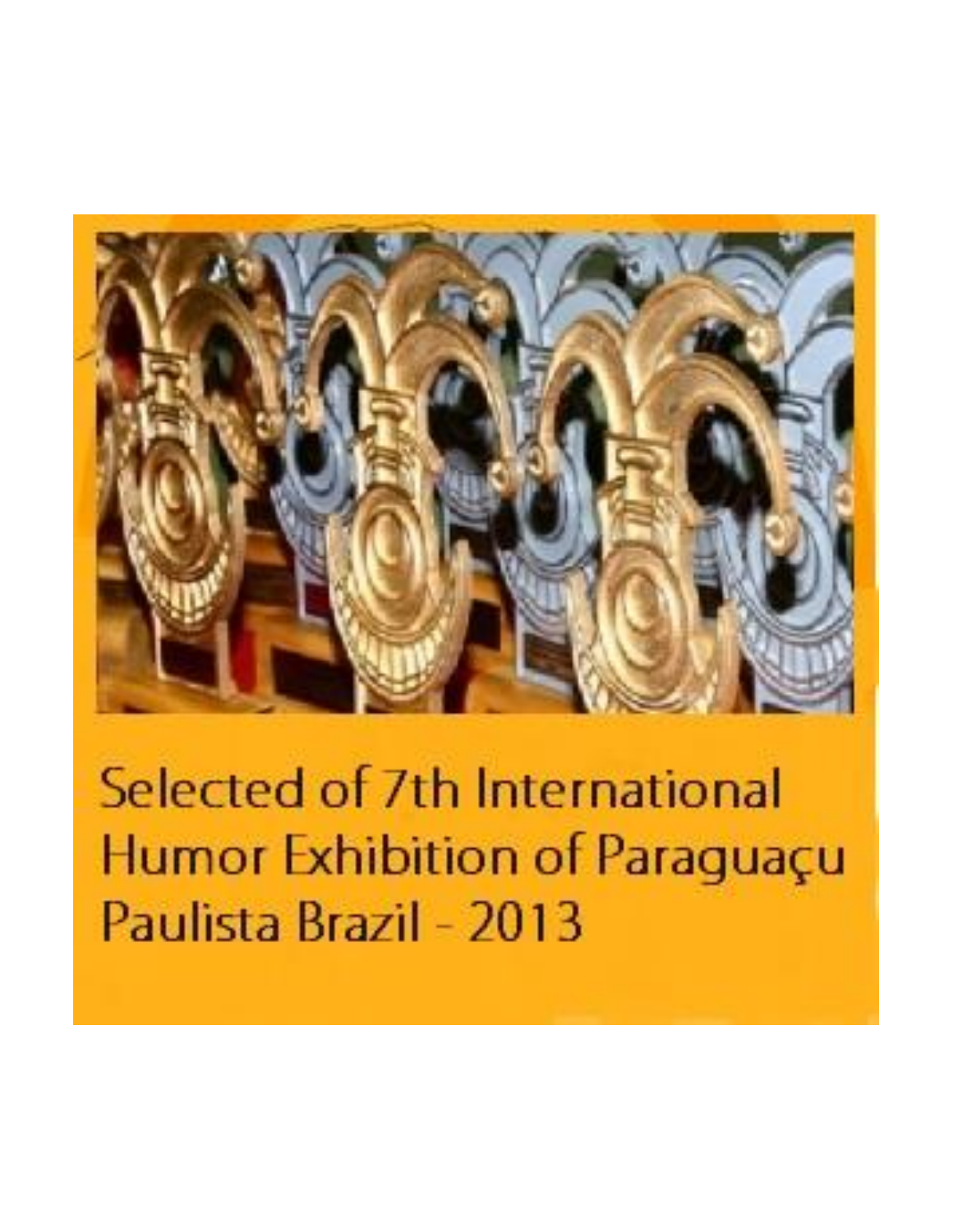## SELECIONADOS CATEGORIA CARTUM TEMÁTICO - 2013

| <b>NOMES AUTORES</b>                 | <b>OBRAS - TÍTULOS</b>      | <b>CIDADE / PAIS</b>       |
|--------------------------------------|-----------------------------|----------------------------|
| ANGEL BOLIGAN                        | PAPA                        | <b>MÉXICO</b>              |
| <b>ANTONI RIBEIRO MARTINS</b>        | ADORAÇÃO FACE               | RIO DE JANEIRO - RJ        |
| <b>BORISLAV STANKOVIC</b>            | OWNER OF GLORY              | <b>SÉRVIA</b>              |
| BRUNO FONSECA LANZA                  | <b>SEM TÍTULO</b>           | SETE LAGOAS - MG           |
| CARLOS ALBERTO DA COSTA AMORIN       | <b>ESPELHO</b>              | RIO DE JANEIRO - RJ        |
| CENGIZ BEYSOYDAN                     | <b>IDOLATRY REVOLATION</b>  | CHIPRE                     |
| <b>CLAYTON ANGELO PIRES</b>          | <b>GALINHA ASSADINHA</b>    | <b>BELO HORIZONTE - MG</b> |
| <b>CLAYTON RAMOS RABELO</b>          | <b>CULTO</b>                | SÃO PAULO - SP             |
| <b>CONSTANTIN PAVEL</b>              | <b>IDOLATRY</b>             | <b>ROMÊNIA</b>             |
| <b>DARIUSH RAMEZANI</b>              | RADICAL                     | <b>IRA</b>                 |
| DARKO DRLJEVIC                       | FACE                        | <b>MONTENEGRO</b>          |
| DEBORAH DENISE DOS SANTOS SILVA      | <b>SEM TÍTULO</b>           | ESPERANCA - PB             |
| DERECK BRUNO LOPES TEIXEIRA          | <b>SEM TÍTULO</b>           | <b>TERESINA - PI</b>       |
| <b>DORU AXINTE</b>                   | ALTERNATIVELY IDOL          | <b>ROMÊNIA</b>             |
| ELENA OSPINA                         | MONEDERO                    | <b>COLÔMBIA</b>            |
| <b>FERREOL MURILO FUENTES</b>        | <b>IDOLATRIA</b>            | <b>COSTA RICA</b>          |
| FLOREAL DA SILVA ANDRADE             | <b>SEM TÍTULO</b>           | SUZANO - SP                |
| FREDERICO OZANAN PINTO GOMES PEREIRA | <b>FANATISMO</b>            | CAMPINA GRANDE - PB        |
| <b>ILYA KATZ</b>                     | <b>IDOLATRY TO MONALISA</b> | <b>ISRAEL</b>              |
| JOSÉ ANTONIO COSTA                   | <b>BEIJANDO</b>             | <b>TERESINA - PI</b>       |
| JOSÉ GONZALO SAN MARTIN ESCOBAR      | <b>IDOLO VERDE</b>          | PERU                       |
| JULIO ANGEL CARRION CUEVA            | <b>DIABLO</b>               | PERU                       |
| <b>LESLIE RICCIARDI</b>              | <b>IDOLATRY 1</b>           | <b>URUGUAI</b>             |
| <b>LESLIE RICCIARDI</b>              | <b>IDOLATRY 3</b>           | <b>URUGUAI</b>             |
| LUIS EDUARDO LEON                    | <b>IDOLATRAR ES NEGOCIO</b> | <b>COLOMBIA</b>            |
| MAHNAZ YAZDANI                       | <b>IDOLATRY</b>             | IRÄ                        |
| MARCELO RAMPAZZO                     | SANTO NA CEIA               | SÃO PAULO - SP             |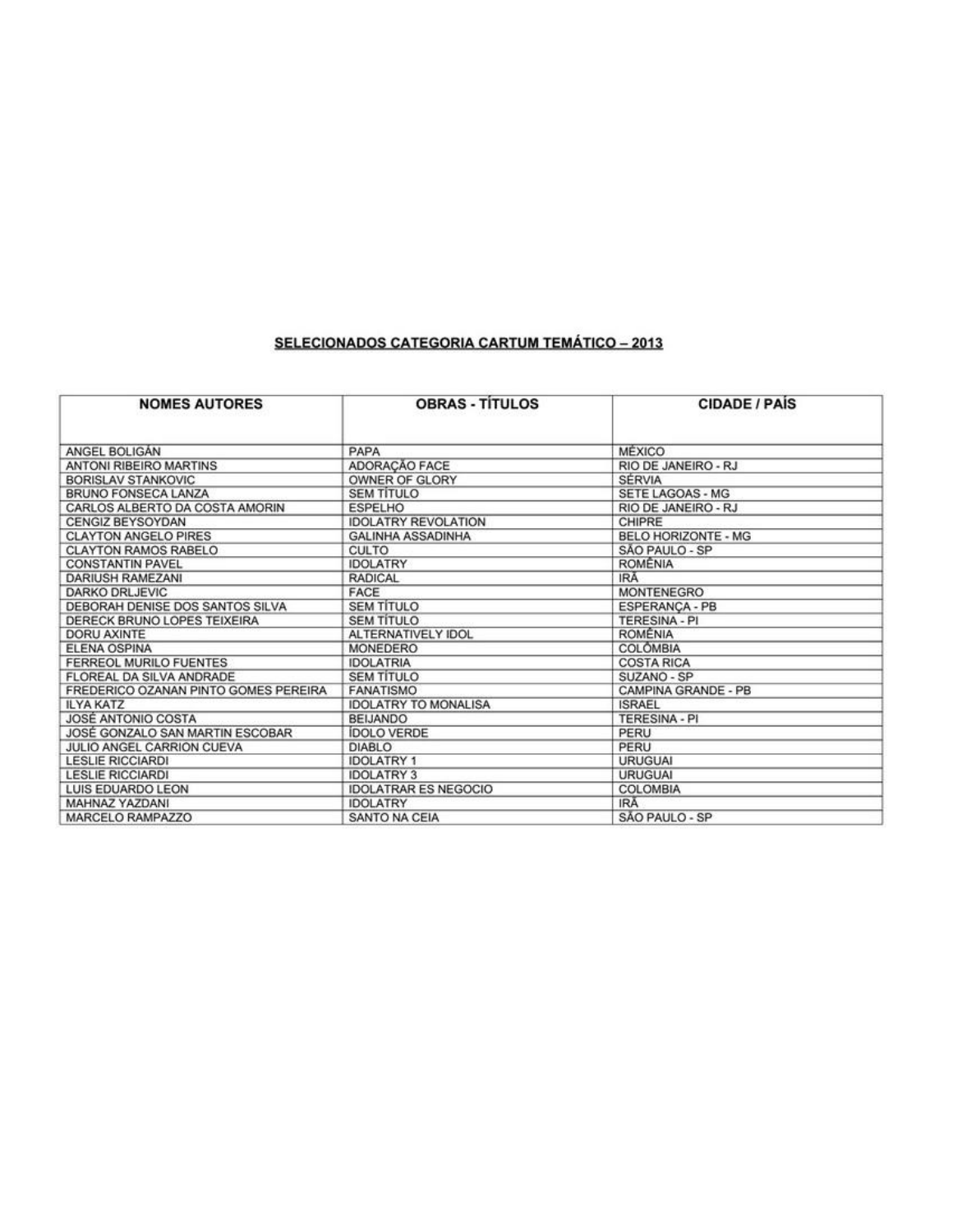| MARCELO RAMPAZZO                    | ARMADILHA                 | SÃO PAULO - SP                |
|-------------------------------------|---------------------------|-------------------------------|
| MARCELO RUIS VARGAS MARTINELLI      | <b>ILUMINADOS</b>         | SÃO PAULO - SP                |
| <b>MARGUS KONTUS</b>                | <b>IDOLATRY</b>           | <b>ESTÔNIA</b>                |
| MAURÍCIO PEIXOTO ZAMPROGNA          | A PROCISSÃO DAS COMPRAS   | PASSO FUNDO - RS              |
| MAURÍZIO DI REDA                    | NARCISE-ME                | <b>FLORIANÓPOLIS - SC</b>     |
| MIHAIL SORIN IGNAT                  | <b>SEM TÍTULO</b>         | <b>ROMÉNIA</b>                |
| MIHAIL SORIN IGNAT                  | <b>SEM TÍTULO</b>         | <b>ROMÊNIA</b>                |
| MOHAMMAD REZA DADMEHR               | <b>IDOL BREAKER</b>       | IRĀ                           |
| MOHAMMAD REZA DADMEHR               | <b>BABY COW</b>           | IRĀ                           |
| MOISÉS DE MACEDO COUTINHO           | <b>IDOLATRIA AO CARRO</b> | MOGI GUACU - SP               |
| MOISÉS DE MACEDO COUTINHO           | <b>SEM TÍTULO</b>         | <b>MOGI GUACU - SP</b>        |
| <b>OGUZ GUREL</b>                   | <b>SEM TÍTULO</b>         | <b>TURQUIA</b>                |
| PAULO VOLMAR MATTOS VILANOVA        | PAGANDO PROMESSA          | PORTO ALEGRE - RS             |
| RADKO OKETIC                        | I WANT THIS TOO           | <b>ESLOVÊNIA</b>              |
| RAFAEL BITTENCOURT CORRÊA           | <b>SERMAO</b>             | PORTO ALEGRE-RS               |
| RAÚL FERNANDO ZULETA                | <b>SEM TÍTULO</b>         | <b>COLÔMBIA</b>               |
| <b>SÉRGIO RIBEIRO LEMOS</b>         | <b>MOUSE</b>              | SANTOS - SP                   |
| SÉRGIO RIBEIRO LEMOS                | UIVO                      | SANTOS - SP                   |
| <b>SEYRAN CAFERLI</b>               | <b>SEM TÍTULO</b>         | <b>AZERBAIJÃO</b>             |
| SHERIF AHMED ARAFA MOUSTAFA ELSAYED | <b>MENTALITY</b>          | <b>EMIRADOS ARABES UNIDOS</b> |
| VALENTIN DRUZHININ                  | <b>SEM TÍTULO</b>         | <b>RUSSIA</b>                 |
| <b>VASO KRCMAR</b>                  | <b>IDOLATRY</b>           | SERVIA                        |
| <b>VLADIMIR KAZANEVSKY</b>          | <b>FALSE IDOL</b>         | <b>UCRÂNIA</b>                |
|                                     |                           |                               |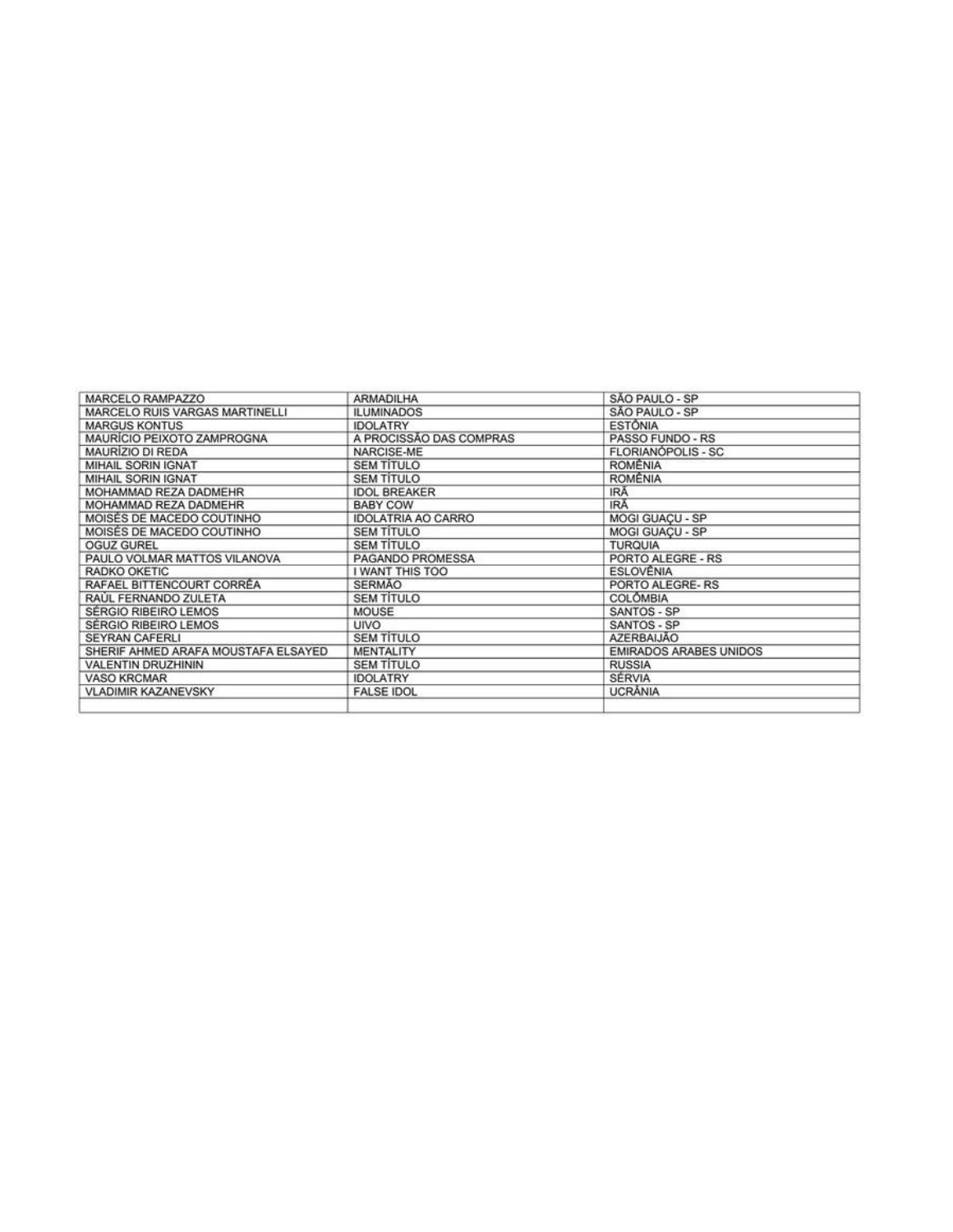## **SELECIONADOS CATEGORIA CHARGE - 2013**

| <b>NOMES AUTORES</b>               | <b>OBRAS - TITULOS</b>    | <b>CIDADE / PAIS</b>     |
|------------------------------------|---------------------------|--------------------------|
| ALEXANDRE APARECIDO SOARES BATISTA | O GIGANTE ACORDOU         | MAUA - SP                |
| ALIREZA PAKDEL                     | <b>IMPACT OF POLICY</b>   | <b>IRA</b>               |
| ANDERSON DE OLIVEIRA DELFINO       | VIOLÊNCIA EM SALA DE AULA | SOROCABA - SP            |
| <b>ANDREA PECCHIA</b>              | <b>TWEET MIGRATION</b>    | <b>ITALIA</b>            |
| ANGEL BOLIGAN                      | <b>REFORMA MIGRATORIA</b> | <b>MÉXICO</b>            |
| ANGEL BOLIGAN                      | EL CHISMOSO DEL BARRIO    | MÉXICO                   |
| ANTONIO MANUEL FERREIRA DOS SANTOS | <b>FACEBOOK</b>           | PORTUGAL                 |
| <b>BORISLAV STANKOVIC</b>          | <b>LAST DEFENSE</b>       | <b>SERVIA</b>            |
| <b>BORISLAV STANKOVIC</b>          | <b>SUNKEN</b>             | <b>SÉRVIA</b>            |
| BRUNO CESAR GALVÃO                 | CASAMENTO MODERNO         | SÃO JOSÉ DOS CAMPOS - SP |
| CARLOS DAVID FUENTES HIERREZUELO   | <b>SEM TITULO</b>         | <b>CUBA</b>              |
| DANIEL PONCIANO DA SILVA           | DEPENDÊNCIA               | PIRACICABA - SP          |
| <b>DARIUSH RAMEZANI</b>            | MADE IN CHINA             | IRĂ                      |
| <b>EDER SANTOS</b>                 | O CUSTO DA COPA           | SÃO PAULO - SP           |
| ELCIO DANILO RUSSO AMORIN          | <b>GREVE NA GREVE</b>     | CARATINGA - MG           |
| <b>ELENA OSPINA</b>                | <b>EUROCENTAURO</b>       | <b>COLOMBIA</b>          |
| ELRAYAH OMBADDI ABU BAKER OMBADDI  | <b>OBAMA</b>              | <b>SUDÃO</b>             |
| ELSON DA SILVA SOUTO               | <b>MUNDO DIGITAL</b>      | GOIANIA - GO             |
| FLOREAL DA SILVA ANDRADE           | <b>SEM TITULO</b>         | SUZANO - SP              |
| <b>GERSON SALVADOR PINTO</b>       | <b>SEM TITULO</b>         | BELO HORIZONTE - MG      |
| <b>ILYA KATZ</b>                   | FREEDOM                   | <b>ISRAEL</b>            |
| IZÁNIO B. FAÇANHA                  | <b>SEM TITULO</b>         | <b>TERESINA - PI</b>     |
| JOSÉ ANTÓNIO COSTA                 | OUVINDO                   | TERESINA - PI            |
| JOSÉ ANTÓNIO COSTA                 | <b>PODIUM</b>             | <b>TERESINA - PI</b>     |
| JOSÉ GONZALO SAN MARTIN ESCOBAR    | <b>BAJO EL GRAS</b>       | PERU                     |
| LOU PEI DONG                       | <b>SEM TÍTULO</b>         | CHINA                    |
| LUC DESCHEEMAEKER                  | <b>USA BURKA</b>          | <b>BELGICA</b>           |
| LUC DESCHEEMAEKER                  | <b>BULLET</b>             | <b>BÉLGICA</b>           |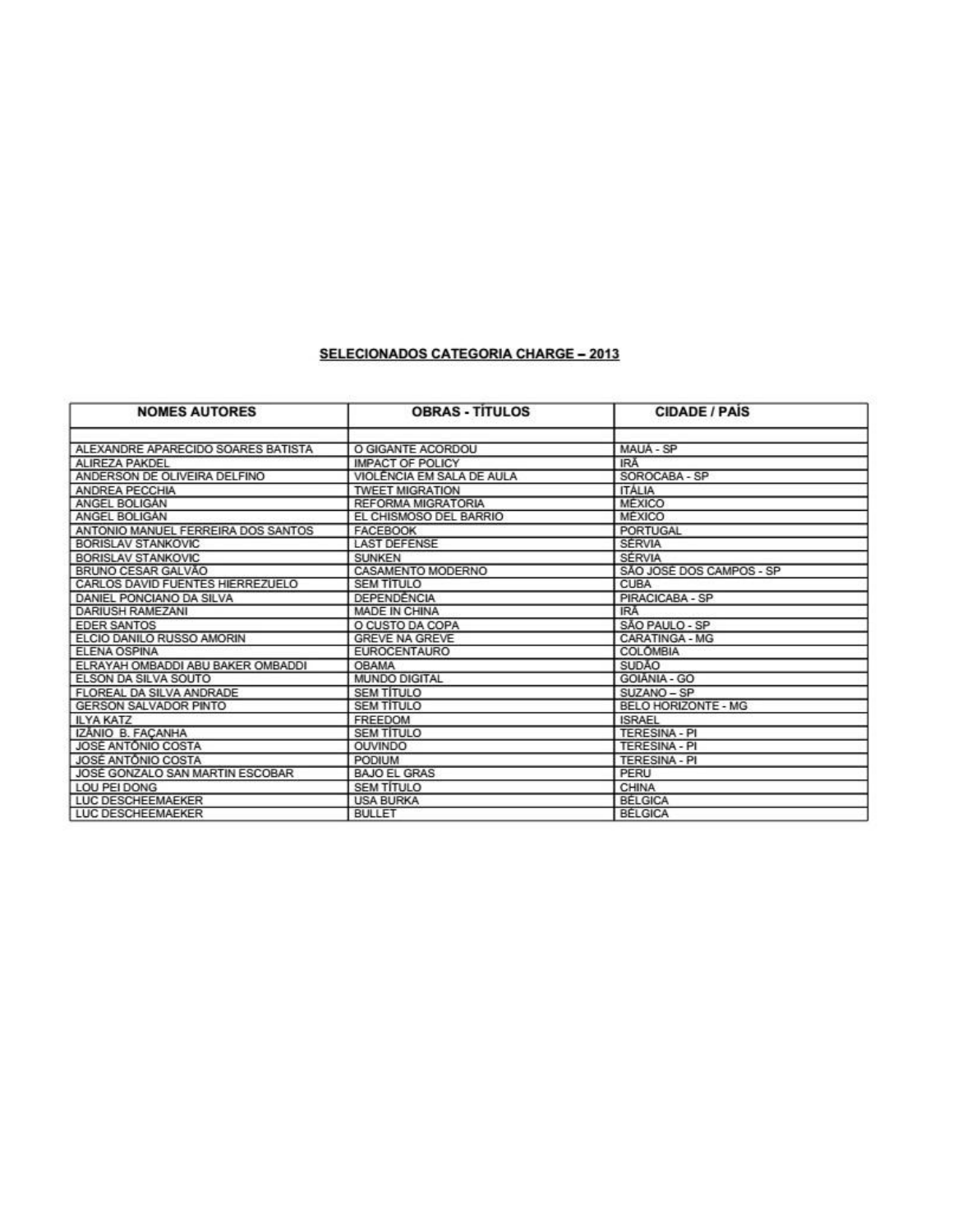| LUIS EDUARDO LEON            | <b>TABLE VINO</b>              | <b>COLOMBIA</b>        |
|------------------------------|--------------------------------|------------------------|
| LUIZ FERNANDO CAZO           | VAGAS                          | BOCAINA - SP           |
| MAKHMUDION ESHONKULOV        | PEACE                          | <b>USBESQUISTÃO</b>    |
| <b>MARIAN AVRAMESCU</b>      | <b>TERRA OMNIA</b>             | <b>ROMĒNIA</b>         |
| <b>MAURÍCIO PARRA HERRÁN</b> | <b>INDIGNADOS</b>              | <b>COLOMBIA</b>        |
| MOISES DE MACEDO COUTINHO    | USA IN BOLT                    | MOGI GUACU - SP        |
| MOISES DE MACEDO COUTINHO    | <b>CORTA PRA MIM</b>           | <b>MOGI GUACU - SP</b> |
| <b>OGUZ GUREL</b>            | <b>SEM TITULO</b>              | <b>TURQUIA</b>         |
| OMER CAM                     | <b>SEM TITULO</b>              | <b>TURQUIA</b>         |
| PETER NIEUWENDIJK            | <b>WAR PICTURES</b>            | <b>HOLANDA</b>         |
| RAIMUNDO RUCKE SANTOS SOUZA  | <b>POLICIA</b>                 | ITU - SP               |
| RAÚL FERNANDO ZULETA         | <b>SEM TÍTULO</b>              | <b>COLÔMBIA</b>        |
| RAÚL FERNANDO ZULETA         | <b>SEM TITULO</b>              | <b>COLOMBIA</b>        |
| SANTIAGO CORNEJO             | DEBATE                         | ARGENTINA              |
| SANTIAGO CORNEJO             | BEHIND THE SCENES              | ARGENTINA              |
| SÉRGIO RIBEIRO LEMOS         | <b>TRANSITO</b>                | SANTOS - SP            |
| <b>SEYRAN CAFERLI</b>        | POLICE                         | AZERBAIJÃO             |
| SILVANO MELO                 | NÃO CONTAVAM COM MINHA ASTÚCIA | JABOTICATUBAS - MG     |
| <b>VALENTIN GEORGIEV</b>     | <b>SEM TITULO</b>              | <b>BULGARIA</b>        |
| <b>VLADIMIR KAZANEVSKY</b>   | POLITICAL PROMISES             | <b>UCRÂNIA</b>         |
| <b>VLADIMIR STANKOVSKI</b>   | WE ARE ALL KIN JONG UN         | SÉRVIA                 |
| WALTER JOSÉ MARTINS PEREIRA  | <b>PRIVACIDADE</b>             | SÃO PAULO - SP         |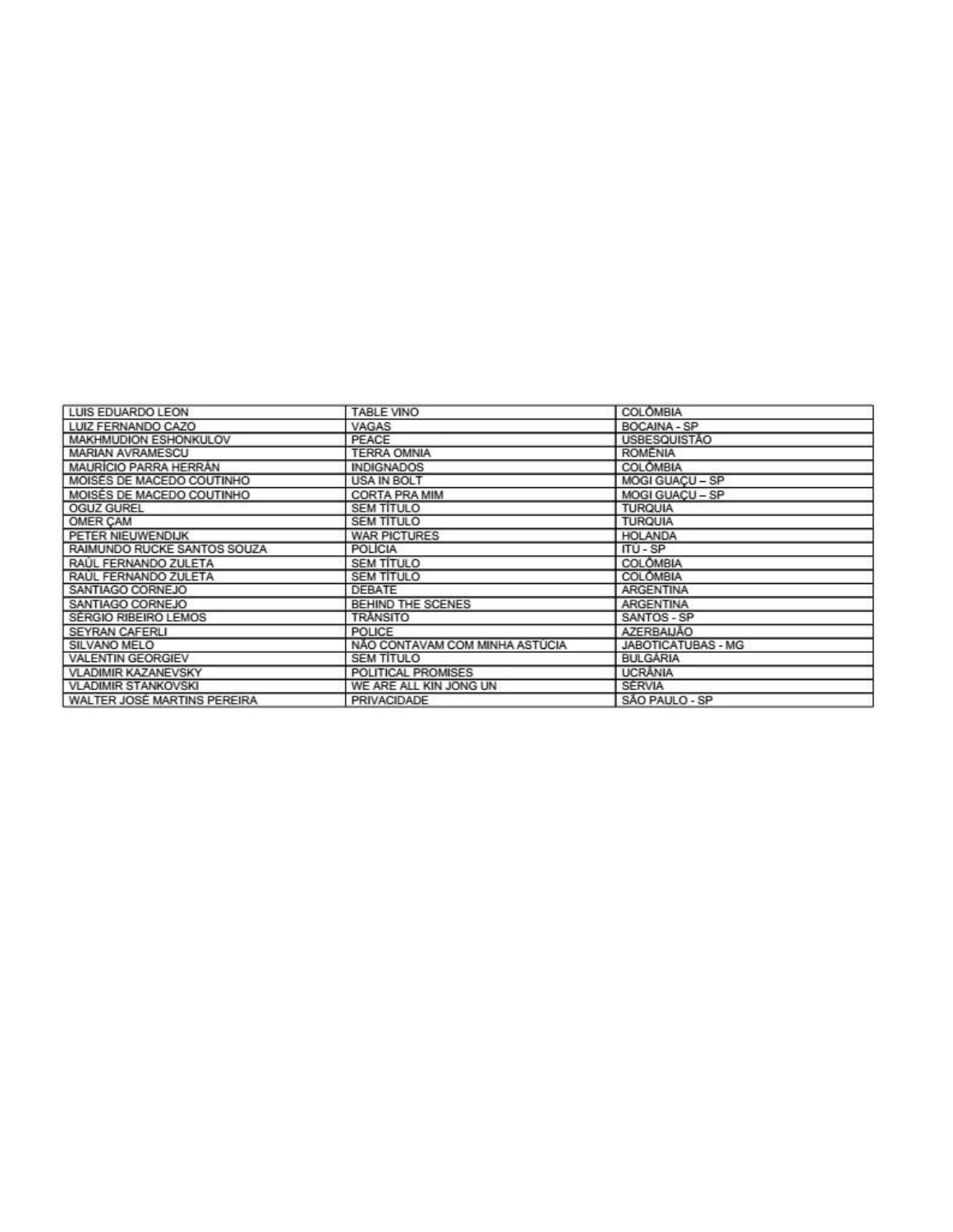## **SELECIONADOS CATEGORIA CARICATURA – 2013**

| <b>NOME DO AUTOR</b>                          | <b>OBRAS - TÍTULOS</b>        | <b>CIDADE / PAÍS</b>                 |
|-----------------------------------------------|-------------------------------|--------------------------------------|
|                                               |                               |                                      |
|                                               |                               |                                      |
| <b>ALAN SOUTO MAIOR</b>                       | PAPA FRANCISCO                | RIO DE JANEIRO - RJ                  |
| ALEXANDRE ROBERTO DE SOUZA                    | ROLANDO BOLDRIN, O            | HORTOLÂNDIA - SP                     |
|                                               | CANTADÔ                       |                                      |
| <b>ALIREZA PAKDEL</b>                         | <b>MILES DAVIS</b>            | IRÃ                                  |
| <b>ALIREZA PAKDEL</b>                         | <b>CARLOS SANTANA</b>         | IRÃ                                  |
| ANDRÉ MOURA BETHLEM                           | RONALDINHO GAÚCHO             | RIO DE JANEIRO - RJ                  |
| ANDRÉ MOURA BETHLEM                           | <b>LULU SANTOS</b>            | RIO DE JANEIRO - RJ                  |
| ANTÔNIO MANUEL FERREIRA DOS<br><b>SANTOS</b>  | <b>GHAND</b>                  | <b>PORTUGAL</b>                      |
| <b>ARASH FOROUGHI</b>                         | B. B. KING                    | IRÃ                                  |
| <b>ARASH FOROUGHI</b>                         | ROBERT DE NIRO                | IRÃ                                  |
| AUGUSTO GOMES DE OLIVEIRA                     | <b>AMY WINEHOUSE</b>          | MARINGÁ – PR                         |
| <b>FILHO</b>                                  |                               |                                      |
| <b>EDMILSON AVANCINE</b>                      | <b>NEYMAR</b>                 | AMERICANA – SP                       |
| <b>EDER MEDEIROS GALDINO</b>                  | <b>MADRE TERESA</b>           | SÃO BERNARDO DO CAMPO -              |
|                                               |                               | <b>SP</b>                            |
| EDER MEDEIROS GALDINO                         | <b>STEV BUSCEMI</b>           | SÃO BERNARDO DO CAMPO -<br><b>SP</b> |
| ELENA OSPINA                                  | <b>MARILYN</b>                | <b>COLÔMBIA</b>                      |
| <b>ELENA OSPINA</b>                           | VAN GOGH                      | <b>COLÔMBIA</b>                      |
| <b>FABIANO CARRIERO EIRAS</b>                 | <b>MUJICA</b>                 | <b>CAMPINAS - SP</b>                 |
| <b>FABRÍCIO RODRIGUES GARCIA</b>              | B. B. KING                    | GAROPABA - SC                        |
| <b>FABRÍCIO RODRIGUES GARCIA</b>              | <b>ANTHONY HOPKINS</b>        | <b>GAROPABA - SC</b>                 |
| <b>FRANCIS DE CRISTO</b>                      | <b>CHORÃO</b>                 | <b>CURITIBA - PR</b>                 |
| FRANCISCO TADEU SOARES DA                     | <b>LULU SANTOS</b>            | RIO DE JANEIRO - RJ                  |
| <b>SILVA</b>                                  |                               |                                      |
| <b>GLEN BARBOSA DE CARVALHO</b>               | <b>BISPO DO ROSÁRIO</b>       | RIO DE JANEIRO - RJ                  |
| <b>BATOCA</b>                                 |                               |                                      |
| <b>HEUSEL USCHI</b>                           | <b>BUONA SERA</b>             | <b>ALEMANHA</b>                      |
| IZÂNIO B. FACANHA                             | <b>DJAVAN</b>                 | TERESINA - PI                        |
| JOÃO CARLOS MATIAS DO                         | <b>JAGUAR</b>                 | RIO DE JANEIRO - RJ                  |
| <b>NASCIMENTO</b>                             |                               |                                      |
| JOÃO CARLOS MATIAS DO                         | <b>SARTRE</b>                 | RIO DE JANEIRO - RJ                  |
| <b>NASCIMENTO</b>                             |                               |                                      |
| JONAS DOS SANTOS                              | ANGELA MERKEL                 | SÃO PAULO - SP                       |
| <b>JOSÉ GARCIA</b>                            | <b>SARAMAGO</b>               | VENEZUELA                            |
| <b>JOSÉ RAIMUNDO DO NASCIMENTO</b>            | O PAPA FRANCISCO              | RIO DE JANEIRO - RJ                  |
| <b>KFIR WEIZMAN</b>                           | <b>PICASSO</b>                | <b>ISRAEL</b>                        |
| LUIS EDUARDO LÉON                             | <b>JOE COCHER</b>             | <b>COLÔMBIA</b>                      |
| LUIS EDUARDO LÉON                             | <b>KEITH RICHARDS</b>         | <b>COLÔMBIA</b>                      |
| <b>MARIAN AVRAMESCU</b>                       | <b>PUTIN</b>                  | <b>ROMÊNIA</b>                       |
| <b>MARIAN AVRAMESCU</b>                       | ELIZABETH II                  | <b>ROMÊNIA</b>                       |
| MAURÍCIO PARRA HERRAN                         | <b>GABRIEL GARCIA MARQUEZ</b> | <b>COLÔMBIA</b>                      |
| MÔNICO JOSÉ MARTINS DOS REIS                  | <b>NELSON MANDELA</b>         | VINHEDO-SP                           |
| MOISÉS DE MACEDO COUTINHO                     | <b>CARLINHOS BROWN</b>        | MOGI GUACU - SP                      |
| <b>MOSTAFA HOSSEIN NIA</b>                    | <b>SEM TÍTULO</b>             | IRÃ                                  |
| NOSRAT ABDOSHEYKHI                            | <b>WOODY</b>                  | IRÃ                                  |
| PAULO SÉRGIO VON INDELT                       | ANA HICHMANN                  | JOINVILLE - SC                       |
| PAULO VOLMAR MATTOS                           | <b>CHRISTOPHER WALKEN</b>     | <b>PORTO ALEGRE - RS</b>             |
| <b>VILANOVA</b><br>REGINALDO MOREIRA DO MONTE | <b>CAZUZA</b>                 | <b>MANAUS - AM</b>                   |
| REGINALDO S. DO NASCIMENTO                    | <b>ZIRALDO</b>                | SÃO JOÃO DO MERITI - RJ              |
| RICARDO RIBEIRO SOARES                        | <b>RITA LEE</b>               | SUZANO - SP                          |
|                                               |                               |                                      |